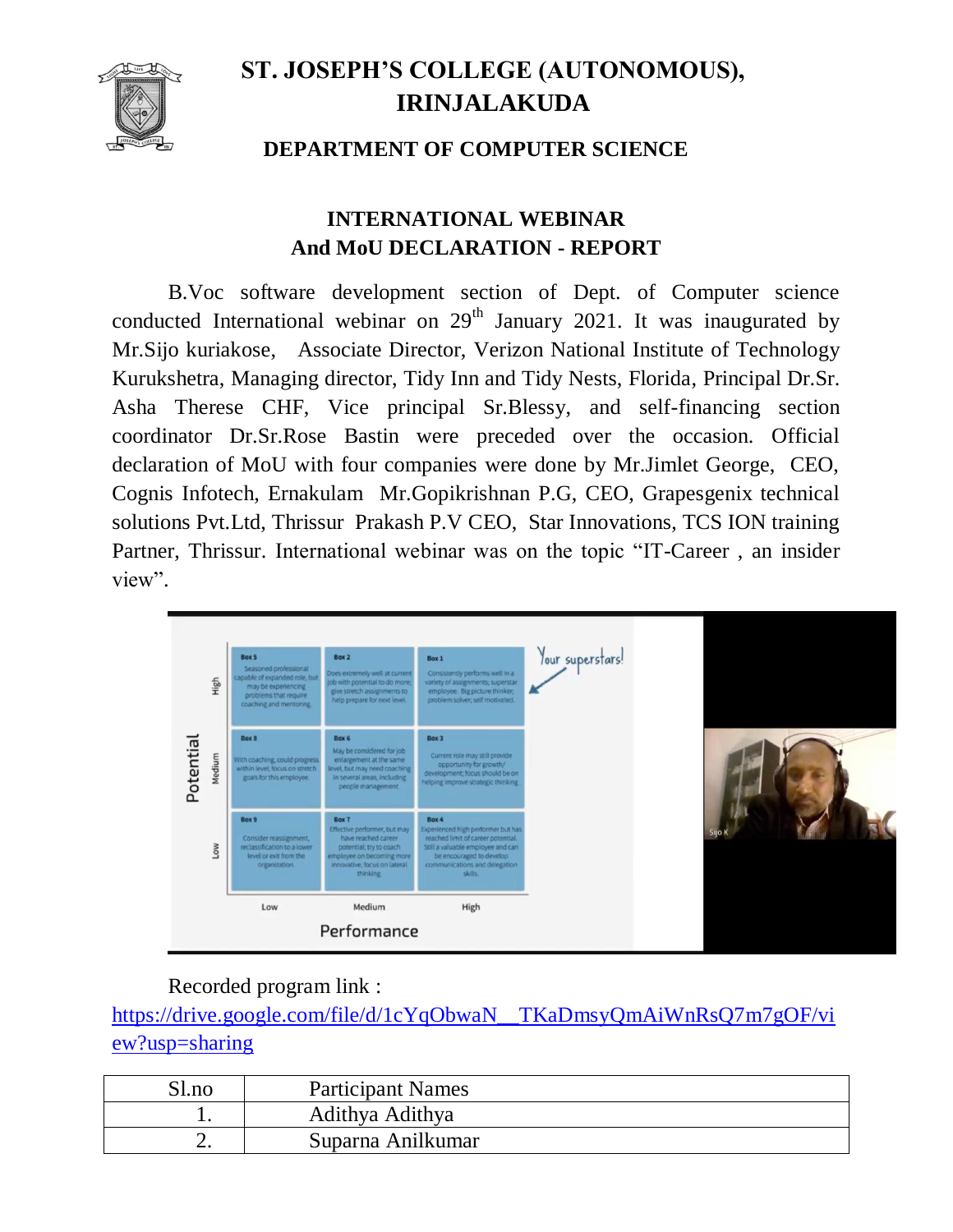| 3.  | <b>Chippy Antony</b>          |
|-----|-------------------------------|
| 4.  | Alsafiya K B                  |
| 5.  | Sreelakshmi Sajan Cherakulam  |
| 6.  | Sr. Asha Chf                  |
| 7.  | Srblessy Chf                  |
| 8.  | James P I                     |
| 9.  | Cogniz Infotech               |
| 10. | Joshy P J                     |
| 11. | <b>Ambily Jacob</b>           |
| 12. | Amala James                   |
| 13. | Sanitta Johnson               |
| 14. | Sandra Joshy                  |
| 15. | Alwin Joy                     |
| 16. | Sijo K                        |
| 17. | Minla K.S                     |
| 18. | Sanila Ks                     |
| 19. | Janet Louis                   |
| 20. | Sandra Menon                  |
| 21. | Aneeta Michael                |
| 22. | Gagana Murali                 |
| 23. | Farhana K. Nazar              |
| 24. | Nishitha                      |
| 25. | Deepthi K P                   |
| 26. | Aiswarya Rajan                |
| 27. | Anjali Rajeev                 |
| 28. | Devika Rajesh                 |
| 29. | Arya T S                      |
| 30. | Devi Saparya Devi Saparya T S |
| 31. | Honey P S                     |
| 32. | Hridya C S                    |
| 33. | Sony PS                       |
| 34. | <b>Adithya Santhosh</b>       |
| 35. | <b>Sruthy Sasidharan</b>      |
| 36. | Anagha Shibu                  |
| 37. | <b>Sweety Stanly</b>          |
| 38. | <b>Rincy Sujith</b>           |
| 39. | Saritha Suresh                |
| 40. | <b>Grapes Technologies</b>    |
| 41. | Anna Thomas                   |
| 42. | Nazar Tk                      |
| 43. | Angel Tr                      |
| 44. | Prakash P V                   |
| 45. | Anna Rose Varghese            |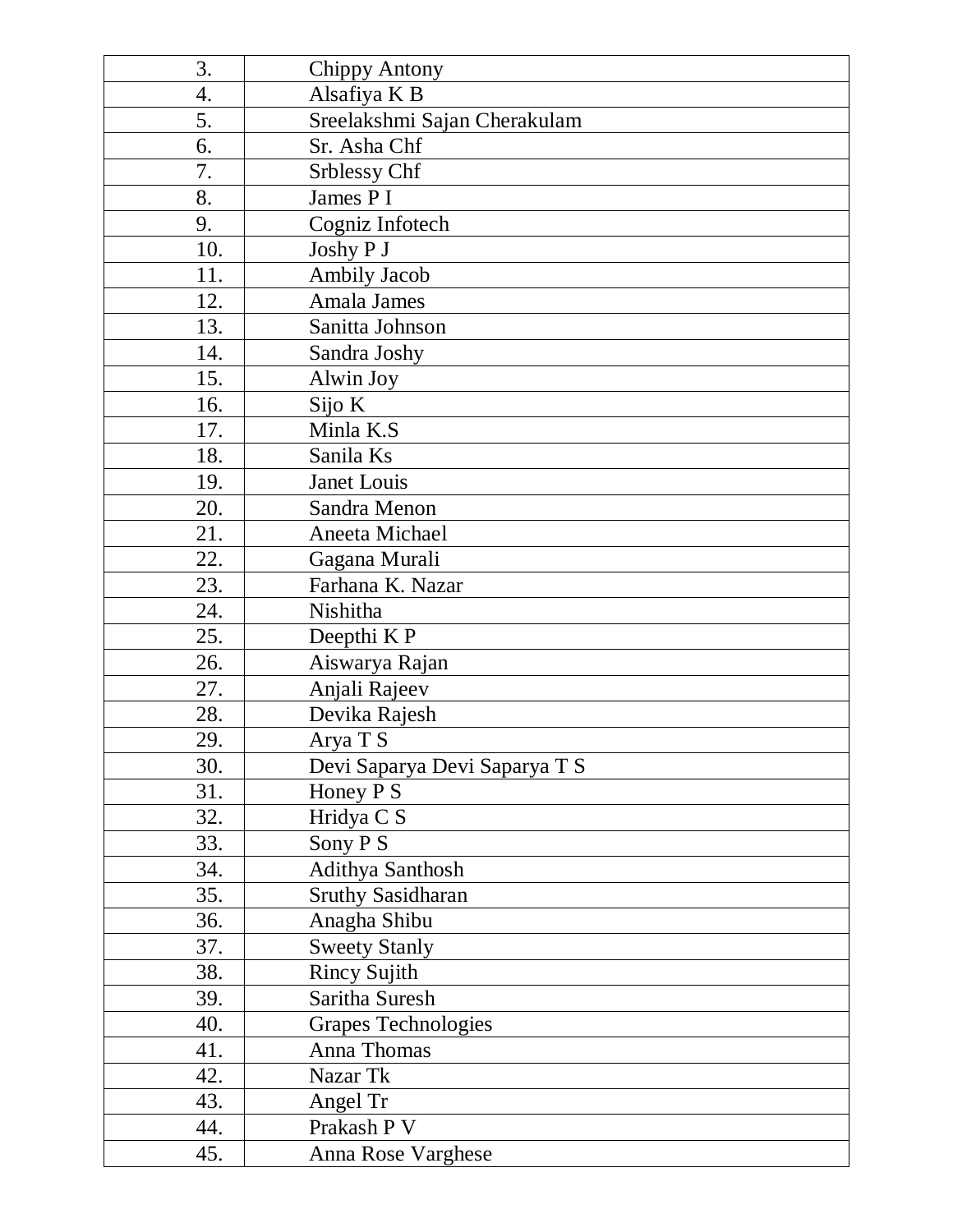| 46. | Raina Vb                |
|-----|-------------------------|
| 47. | Vishnupriya Viswanathan |
| 48. | Brown Viyyath           |
| 49  | Geethu Wilson           |